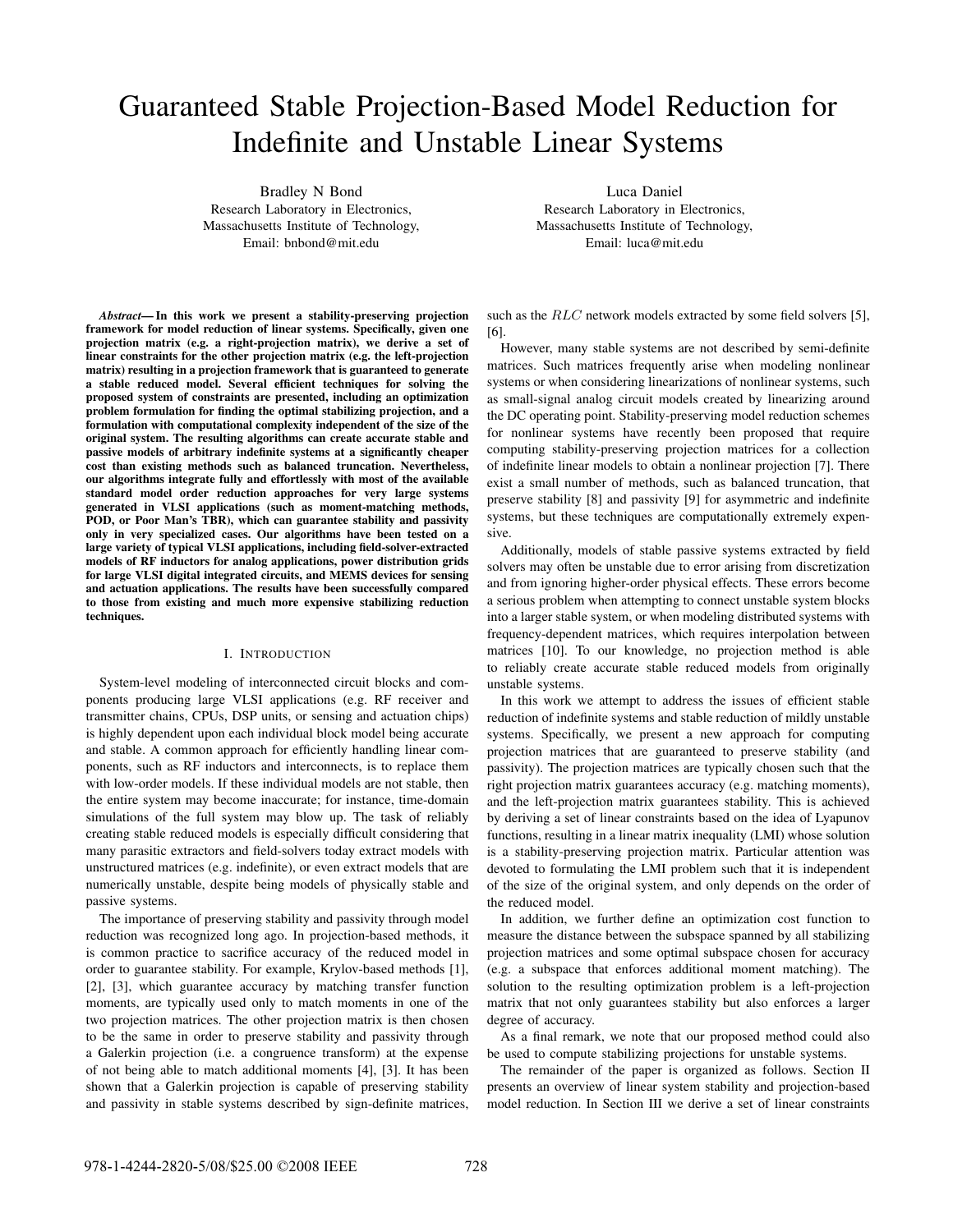for the left projection matrix that guarantees a stabilized reduced model. In the same section we further formulate an optimization problem whose solution is a stabilizing projection matrix that is optimal in terms of accuracy. Section IV considers the problem of efficiently computing various stabilizing projections, either analytically or through a low-order LMI. Finally, Section V tests the proposed stabilizing methods on several examples and compares their speed and accuracy to traditional methods.

# II. BACKGROUND

# *A. System Stability and Matrix Equations*

A linear descriptor system

$$
E\dot{x} = Ax + Bu, \qquad y = C^T x \qquad (1)
$$

is said to be stable if all solutions to the autonomous system  $(u = 0)$ do not stray arbitrarily far from the origin for some set of bounded initial conditions. More specifically, the system is stable if, given  $\epsilon > 0$ , there exists  $\delta > 0$  such that

$$
||x(t)-x_0|| < \epsilon, \quad \forall \ t > 0, \ ||x_0|| < \delta.
$$

If, in addition to staying bounded, all trajectories eventually converge to the origin

$$
\lim_{t \to \infty} ||x(t)|| = 0, \quad \forall x_0,
$$

then the system is said to be asymptotically stable. For linear systems we have the familiar constraint that the system is asymptotically stable if the pair  $(E, A)$  has all generalized eigenvalues with negative real part. In this case we say that  $(E, A)$  is a stable pair.

The preceding stability properties can be verified through the existence of Lyapunov functions [11], [12]. System (1) is said to be stable if there exists a function  $L(x)$  which is positive-definite, i.e.  $L(x) > 0$  for  $x \neq 0$  and  $L(0) = 0$ , and also satisfies the condition  $L(x) > 0$  for  $x \neq 0$  and  $L(0) = 0$ , and also satisfies the condition that  $\frac{\partial L(x)}{\partial t} \leq 0$ . For asymptotic stability, the derivative constraint is slightly stronger:  $\frac{\partial L(x)}{\partial t} < 0$  for  $x \neq 0$  and  $\frac{\partial L(0)}{\partial t} = 0$ 

A common choice of Lyapunov functions for linear systems are quadratic functions. If we select the quadratic function  $L(x)$  =  $x^T E^T P E x$  where P is a symmetric positive definite (SPD) matrix, then the condition on  $\frac{dL(x)}{dt}$  becomes

$$
E^T P A + A^T P E \preceq 0. \tag{2}
$$

If we define  $Q = -(E^T P A + A^T P E)$ , then L is a Lyapunov function and the system is stable if  $Q$  is a symmetric positive semidefinite (SPSD) matrix, i.e.  $Q \succeq 0$ . If the system is asymptotically stable, then  $L$  is a Lyapunov function if  $Q$  is an SPD matrix.

More generally, consider the matrix equation

$$
E^T P A + A^T P E = -Q \tag{3}
$$

where  $E, A, P, Q \in \mathbb{R}^{N \times N}$ . If System (1) is asymptotically stable, i.e. the matrix pair  $(E, A)$  has all eigenvalues with negative real part, then for any SPD matrix Q there exists a unique SPD matrix P which solves (3). Conversely, if there exist SPD matrices  $Q, P$ satisfying (3), then the matrix pair  $(E, A)$  has all eigenvalues with negative real part and the system is asymptotically stable [13]. If the matrix  $E$  is singular, then there may not exist an SPD solution  $P$  for some SPD  $Q$ , and if there are solutions they may not be unique.

There are several subtle issues regarding the various types of stability, e.g. conditions under which the system is asymptotically stable for SPSD Q, but for the sake of simplicity we will not bring up such issues in this work and present only the more general conditions.

A stronger notion of stability is passivity. Passivity is a property which guarantees the system does not produce energy, and can be proven, along with other notions of dissipativity, through the use of storage functions. A storage function is essentially a generalized version of the Lyapunov function which incorporates inputs. The derivation of such matrix equation conditions for dissipative systems is similar to that of the Lyapunov equation above, so here we directly introduce the well-known positive-real lemma for passivity. The linear system with  $E = I$  is passive if there exists an SPD solution P to the following systems of equations [14], [15]

$$
PA + A^T P \preceq 0, \qquad PB = C.
$$

For the case of descriptor systems where  $E \neq I$ , this has been generalized to [16]

$$
E^T P A + A^T P E \preceq 0 \tag{4}
$$

$$
E^T P B = C. \tag{5}
$$

# *B. Projection-Based Model Reduction*

Projection-based approaches to model reduction rely on the assumption that the important dynamics of a system are approximately confined to a low dimension subspace. In such cases it is possible to find a right-projection matrix  $V \in \mathbb{R}^{N \times q}$  such that  $x \approx Vz$  is a good approximation to solutions of System (1). Here  $z \in \mathbb{R}^q$  is referred to as the reduced state vector, and we assume that  $q \ll N$ . After this approximation, the system can be viewed as an overdetermined set of equations.

$$
EV\dot{z} = AVz + Bu
$$

The number of equations are typically reduced by forcing the residual of the system to be orthogonal to a space defined by the column span of a matrix U

$$
U^T (EV\dot{z} - AVz - Bu) = 0.
$$

We refer to  $U \in \mathbb{R}^{N \times q}$  as the left-projection matrix. The final result is an order  $q$  linear system

$$
\hat{E}\dot{z} = \hat{A}z + \hat{B} \qquad \qquad y = \hat{C}^T z \qquad (6)
$$

where  $\hat{E} = U^T E V$ ,  $\hat{A} = U^T A V$ ,  $\hat{B} = U^T B$ , and  $\hat{C} = V^T C$  are the reduced system matrices.

One common approach to constructing the projection matrices  $U$ and  $V$  is to pick their columns such that their column span enforces a match between the first moments of the transfer function of the reduced system and those of the original system. Such approaches are projection versions of Pade-type approximations to the transfer function [17], [18]. If we define the  $k_{th}$  right Krylov vector  $v_k$  at frequency  $s_r$  and the  $k_{th}$  left Krylov vector  $u_k$  at frequency  $s_l$  as

$$
v_k = ((s_r E - A)^{-1} E)^k (s_r E - A)^{-1} B, \tag{7}
$$

$$
u_k = C^T (s_l E - A)^{-1} (E (s_l E - A)^{-1})^k, \qquad (8)
$$

then projection matrices  $V$  and  $U$  constructed such that

$$
\begin{aligned}\n\text{range}(V) &\supset v_k & k &= 0 \dots m \\
\text{range}(U) &\supset u_k & k &= 0 \dots m,\n\end{aligned}
$$

where range(V) =  $\{x \mid x = Vz\}$ , will guarantee that the transfer function of the reduced model will match the transfer function of the original model in exactly  $m$  derivatives at frequency points  $s_r$ and  $s_l$ . Other methods such as frequency-domain POD [19] and Poor Man's TBR [20] guarantee zeroth-moment transfer function matching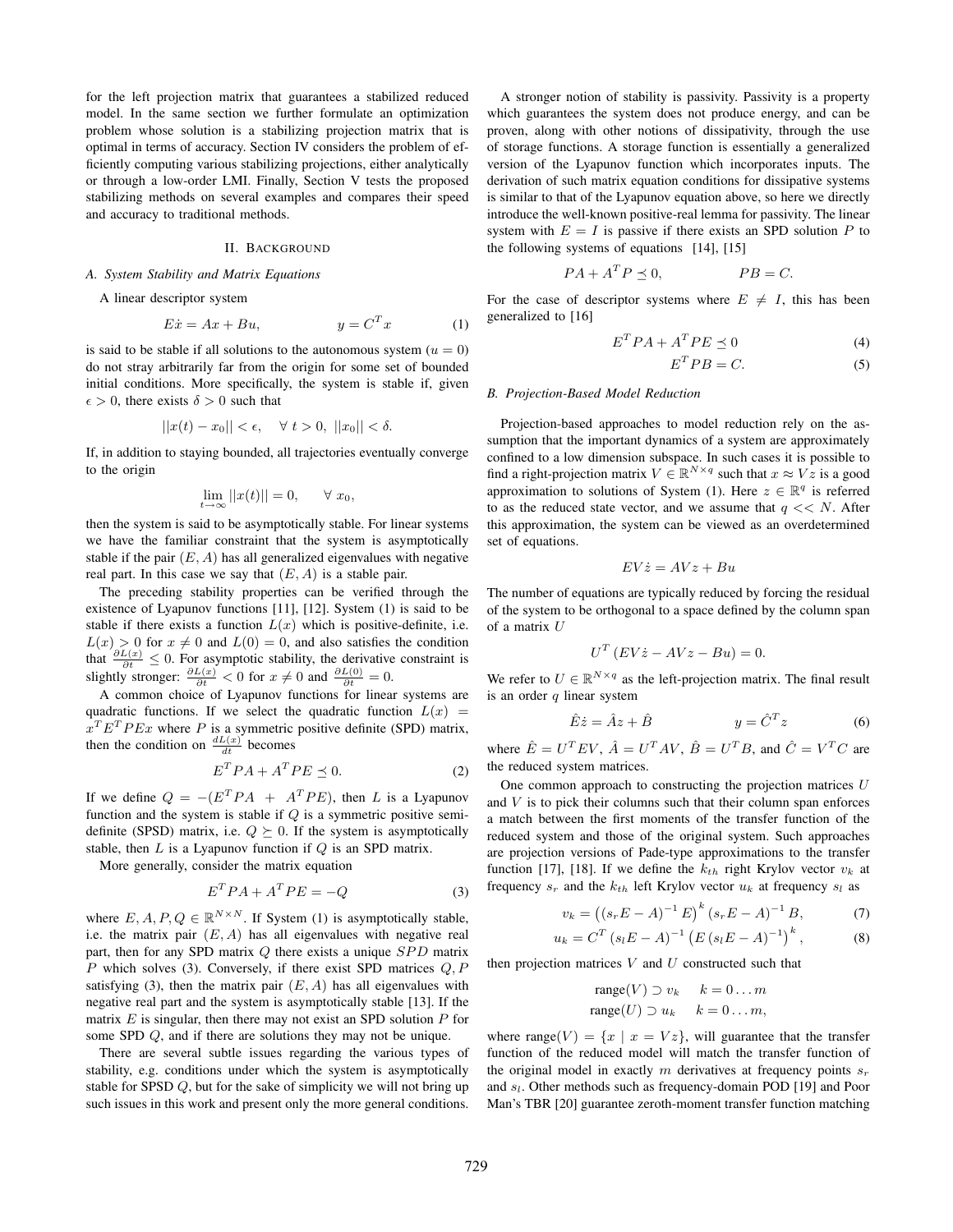at multiple frequency points.

# *C. Stable Model Reduction*

Although the projection matrices  $U$  and  $V$  can be separately chosen to enforce accuracy in the resulting reduced model, it is also important to consider stability and passivity. It is common practice to sacrifice additional accuracy in order to preserve stability.

For stable systems described by sign-definite matrices, a Galerkin projection (i.e. congruence transform) will preserve stability and passivity. That is, the reduced model

$$
V^T E V \dot{z} = V^T A V z + V^T B u \qquad \qquad y = C^T V z \qquad (9)
$$

is stable and passive. Such systems include models with SPD descriptor matrix E and system matrix such that  $-(A + A^T)$  is SPD, which often arise when modeling RLC networks [3], [6]. Stability and passivity are preserved in this case because the congruence transform preserves definiteness of the matrices. That is, the reduced descriptor matrix  $\hat{E} = V^T E V$  is SPD and reduced system matrix  $\hat{A} = V^T A V$ is such that  $-\hat{A} + \hat{A}^{T}$  is SPD.

The Galerkin projection scheme is convenient for systems described by symmetric or definite matrices, but it does not guarantee stability or passivity for systems described by arbitrary stable matrix pairs. Such nonsymmetric indefinite systems occur frequently in VLSI applications as the result of a discretization of PDEs, or when considering linearizations of a nonlinear system. Stability for such indefinite systems can be preserved through other projections such as balanced truncation, but due to the order  $N<sup>3</sup>$  complexity, such procedures are not practical for large systems.

# III. STABILIZING PROJECTION

## *A. Stability Conditions*

Given a linear descriptor System (1) and a pair of projection matrices  $U$  and  $V$ , we wish to find conditions under which the reduced order model

$$
UT EV \dot{z} = UT AVz + UTBu, \qquad y = CTVz \qquad (10)
$$

is stable. In this work we are primarily interested in the selection of the left-projection matrix  $U$ . That is, given a right-projection matrix V (generated by any well known technique in VLSI model order reduction such as moment matching, POD or Poor-Man's TBR), we will propose a routine for automatically generating left-projection matrices U which preserve stability.

From Section II-A, we know the reduced system will be stable if there exists an SPD matrix  $\hat{P}$  such that

$$
\hat{E}^T \hat{P} \hat{A} + \hat{A}^T \hat{P} \hat{E} = -Q_2 \prec 0, \tag{11}
$$

for some SPD matrix  $Q_2$ . Recall that this equation is the result of the condition  $L(z) < 0$ , corresponding to the Lyapunov function  $\hat{L}(z) = z^T \hat{E}^T \hat{E} \hat{E} z$ . That is if there exists an SPD solution  $\hat{E}$  to  $\hat{L}(z) = z^T \hat{E}^T \hat{P} \hat{E} z$ . That is, if there exists an SPD solution  $\hat{P}$  to condition (11), then  $\hat{L}(z)$  is a Lyapunov function for System (10), and thus System (10) is asymptotically stable. Condition (11), however, is not desirable from a computational point of view, because it is quadratic in  $U$ 

$$
V^T E^T U \hat{P} U^T A V + V^T A^T U \hat{P} U^T E V = -Q_2 \prec 0, \qquad (12)
$$

making it an extremely difficult system of equations to solve.

Without a loss of generality, we can transform condition (12) into a pair of linear constraints by defining  $\tilde{U} = U \hat{P} U^T E V$ . The resulting stability condition becomes

$$
\tilde{U}^T A V + V^T A^T \tilde{U} = -Q_2 \prec 0,
$$

which corresponds to the Lyapunov function  $\hat{L}(z) = z^T \tilde{U}^T E V z$ . In order for  $\hat{L}$  to be a Lyapunov function, we also require  $\hat{L}(z) > 0$ . Thus, we must enforce the additional constraint that  $\tilde{U}^T E V = Q_1$  is an SPD matrix. Note that we have now replaced the single quadratic constraint in U with a pair of linear constraints in  $\tilde{U}$ 

$$
\tilde{U}^T A V + V^T A^T \tilde{U} = -Q_2 \prec 0, \quad \tilde{U}^T E V = Q_1 \succ 0. \quad (13)
$$

*Prop. 3.1 (Equality of Stability Constraints): The stability conditions* (12) *and* (13) *are equivalent, provided the reduced matrix*  $U^T E V$  has full rank.

*Proof:* Assume  $U, \hat{P}, Q_2$  solve (12). We may then choose  $\tilde{U} = U \tilde{P} U^T E V$  as a solution to (13) for  $Q_2$ , and we find that  $Q_1 = V^T E^T U \hat{P} U^T E V$ , which is *SPD* because it is a congruence transform of an SPD matrix  $\hat{P}$  with a full rank matrix operator  $U^T E V$ . On the other hand, assume  $\tilde{U}, Q_1, Q_2$  solves (13). We may then choose  $U = \tilde{U}$  as a solution to (12) for  $Q_2$  and for  $\hat{P} = (\tilde{U}^T E V)^{-1} = Q_1^{-1}$ , which is an SPD matrix because  $Q_1$ <br>is an SPD matrix. Thus the two sets of constraints are equivalent. is an SPD matrix. Thus, the two sets of constraints are equivalent. As a result of this equivalence between stability conditions, we shall drop the tilde notation from here on and consider only the set of linear constraints (13), now denoted as

$$
U^T E V = Q_1 \succ 0 \tag{14}
$$

$$
U^T A V + V^T A^T U = -Q_2 \prec 0.
$$
 (15)

Any U which satisfies these constraints will create a stable reduced model. In addition, note that there is no requirement that  $E$  be invertible, so we may handle the case of singular  $E$  matrix, provided  $U^T E V$  is non-singular.

It is important to note here that if for numerical reasons we need to further enforce orthogonality between  $U$  and  $EV$ , then given a  $U$  which solves (14) and (15), we may always redefine  $U = U(V^T E^T U)^{-1}$  to ensure that  $U^T E V = I$ . This redefinition does not affect the stability or accuracy of the reduced model because does not affect the stability or accuracy of the reduced model because it does not change the column span of U. Such a redefinition can be thought of as multiplying both sides of the reduced model by  $E^{-1}$ , which we know is invertible because we have forced it to be an SPD matrix  $(Q_1)$ . Additionally, we point out that instead of fixing the right-projection matrix  $U$  and finding a stabilizing left-projection  $V$ , it is also possible to do the opposite and fix the left-projection  $U$ while finding a stabilizing right-projection  $V$ .

In this section and for the remainder of the paper we consider the asymptotic stability constraint that  $Q_2$  is an SPD matrix. It is also of course possible to consider the looser constraint that  $Q_2$  is an SPSD matrix without changing any of the results presented in this paper.

#### *B. Feasible Stabilizing Solutions*

In the previous section we derived a set of linear constraints for a stabilizing projection matrix  $U$ . In this section we examine the conditions guaranteeing that solutions to the system of constraints exist.

First, note that it is possible to transform the matrix equations into a single linear system. We may rewrite equation (15) as a single matrix linear in  $U$  and concatenate the result with equation (14) to obtain

$$
M^T U = B^T
$$
,  $M = [V_e, V_a]$ ,  $B = [Q_1, -Q_2]$ . (16)

where  $V_e = EV$  and  $V_a$  is a rearrangement (15) such that  $U^T V_a =$  $U^T A V + V^T A^T U.$ 

Since  $U \in \mathbb{R}^{N \times q}$  and  $M \in \mathbb{R}^{N \times 2q}$ , this is an underdetermined system of equations with  $q^2$  equations and Nq unknowns. If the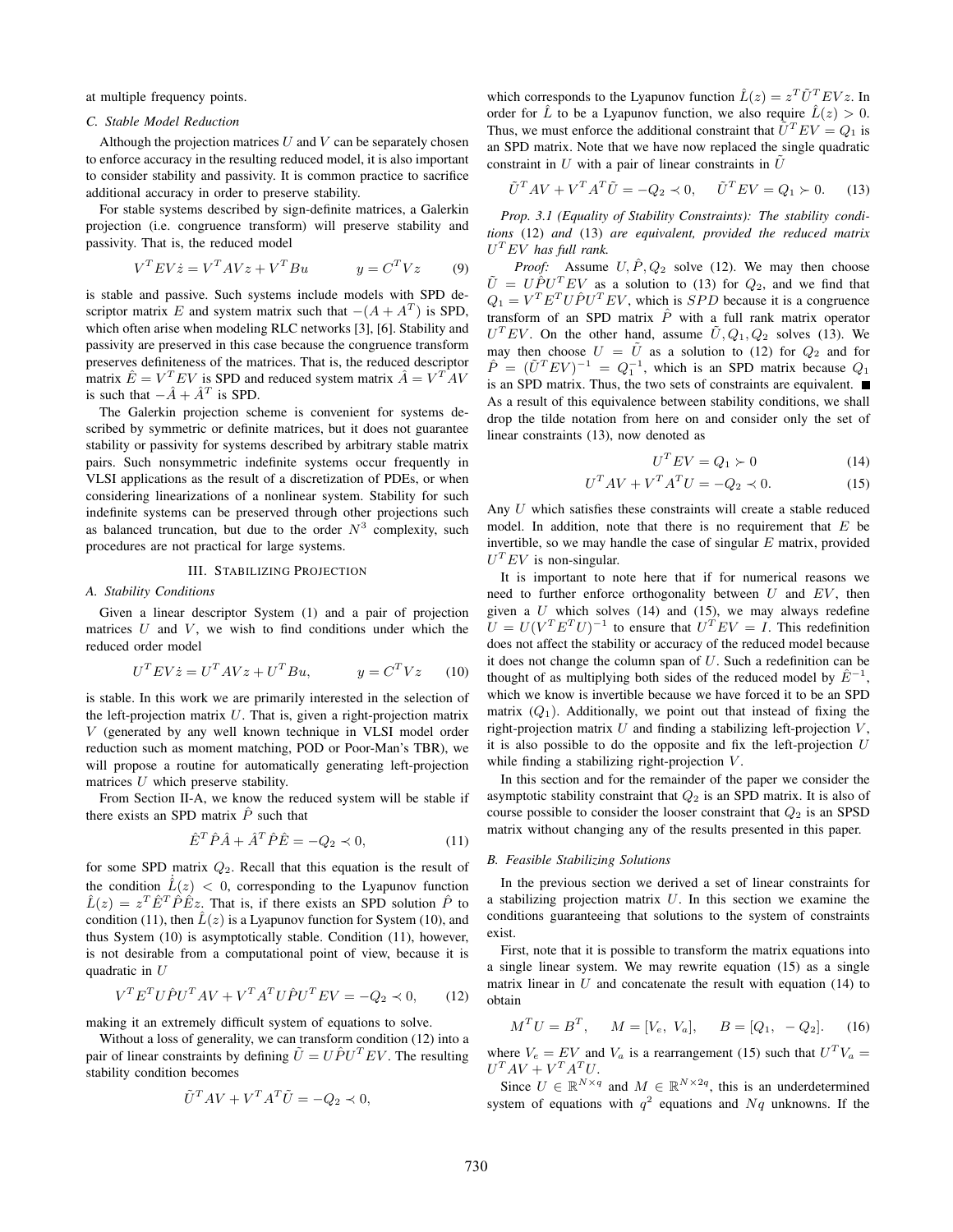columns of the constraint matrix  $M$  are linearly independent, then there exist an infinite number of stabilizing solutions for any SPD matrices  $Q_1, Q_2$ . Note that there is no dependence on the eigenvalues of (E,A). In fact, there exist stabilizing solutions *even if the original large-order system is unstable*. Thus, not only can we preserve stability, but we also have the option of enforcing stability when needed.

We would like to point out here that creating stable reduced models of unstable original systems may in general result in inaccurate reduced systems. Ideally the large-order extracted systems would be stable and the projection framework would simply preserve stability, but unfortunately this is not the case in the vast majority (if not complete totality) of field solvers and parasitic extractors used in current VLSI design flows to extract the original large order systems. We have found that in most cases the numerically unstable modes in such extracted linear systems correspond to very small eigenvalues and are typically not excited by inputs of interest. Explicitly truncating, or stabilizing, these unstable modes in the largeorder system would therefore likely yield accurate stable models. However, this operation is computationally infeasible since it would require the preliminary eigendecomposition of the original large order system. Nevertheless, unstable modes must be eliminated, because a poorly-chosen projection could amplify the unstable modes and cause major instabilities in the reduced model. The approach presented in this paper may be used to eliminate such parasitic-extractiongenerated artificial numerical instabilities, avoiding the expensive eigendecomposition of the original large-order system.

A second important observation is that not only are there an infinite number of stabilizing solutions  $U$  to the underdetermined System (16), but there are also an infinite number of subspaces spanned by the set of stabilizing solutions U. That is, if we define  $T = \text{range}(U)$  to be the space spanned by the columns of  $U$ , then there exist an infinite number of stabilizing spaces  $T$ . This is an important distinction to make, as there exist many different representations for a single subspace which will produce reduced models all identical up to an invertible change of coordinates.

If the constraint matrix  $M$  in (16) has linearly dependent columns and the original system is stable, then there exist stabilizing solutions only for certain SPD matrices  $Q_1, Q_2$ .

*Prop. 3.2 (Existence of Stabilizing Projection): If* (E,A) *is an asymptotically stable pair, then for any orthogonal right-projection matrix* V *and any SPD matrix* Q2*, there exists at least one SPD matrix* Q<sup>1</sup> *such that the linear constraints* (14) *and* (15) *are consistent (i.e. a solution exists).*

*Proof:* By assumption,  $(E, A)$  is an asymptotically stable pair, and therefore given any SPD matrix  $\tilde{Q}$  there exists an SPD matrix P such that

$$
E^T P A + A^T P E = -\tilde{Q}.
$$
 (17)

Furthermore, given any right-projection matrix  $V$ , it is also true that

$$
V^T E^T P A V + V^T A^T P E V = -V^T \tilde{Q} V,\tag{18}
$$

and that  $V^T \tilde{Q} V$  is also SPD because congruence transforms preserve definiteness. Thus, we select  $U = PEV$  and  $Q_2 = V^T \tilde{Q} V$  to satisfy constraint (15), and find that  $U^T E V = V^T E^T P E V \succ 0$  satisfies constraint (14). Lastly, we need to show that there exists such a  $\tilde{Q}$ for any  $Q_2$ . Since  $Q_2$  is SPD, we may factor it such that  $q^T q = Q_2$ , where  $q \in \mathbb{R}^{q \times q}$ . Now define  $\tilde{q}^T = [X, \mathcal{N}(V)]$  where  $\mathcal{N}(V)$  is the solution to  $X^T V = q$ the null space of  $V^T$ , and  $X \in \mathbb{R}^{N \times q}$  is the solution to  $X^T V = q$ (which exists because it is an underdetermined system of equations and V has linearly independent columns by assumption). Finally, define  $\tilde{Q} = \tilde{q}^T \tilde{q}$ , resulting in  $Q_2 = V^T \tilde{Q} V$ .

If the constraint matrix  $M$  has linearly dependent columns and the original system  $(E, A)$  is **not** stable, then there may or may not exist a stabilizing projection. It is possible to construct systems where there does not exist a stabilizing projection, e.g. take  $E = A = I$ as identity matrices. However, if the number of unstable modes is smaller than the order of the reduced model, then there always exists a stabilizing projection pair  $U, V$  that is equivalent to truncating the unstable modes.

The unstable systems we are trying to address here are the ones generated by parasitic extractors discretizing PDEs, hence they typically contain a very small number of numerically generated positive eigenvalues. For those systems we are often able to find stabilizing projections for unstable models. We will consider this problem in more detail in section IV-B.

# *C. Optimal Stabilizing Projection*

Given the large number of stabilizing left projection matrices U, it might be beneficial to spend more computation in an attempt to increase the reduced model accuracy by searching for a stable *and* accurate projection. Consider Figure 1, which compares six different reduced models, all chosen to match exactly two moments at each of the frequencies 0.1, 1 and 10 GHz, resulting in a sixth-order model. All models match exactly the same moments at the expansion points, but some models are more accurate than others far away from the expansion points as a result of the different left-projection matrices.



Fig. 1. Six different sixth-order reduced models (dashed red lines) created with the same right-projection matrix *V* matching moments at 0*.*1*,* 1*,* 10 GHz and four different left-projection matrices *U*. The solid blue line indicates the response of the original transmission line model. The curves represent quality factors of an RF inductor model.

Given a matrix  $U_0$  that was constructed to ensure accuracy, we wish to find a stabilizing projection U that is "close" to  $U_0$  in some sense. Formally speaking, given  $U_0$ , the optimal solution U solves the optimization problem

$$
\min_{U,Q_1,Q_2} ||U - U_0||_s
$$
\n
$$
U^T E V = Q_1 \succ 0
$$
\n
$$
U^T A V + V^T A^T U = -Q_2 \prec 0
$$
\n(19)

In this setup our measure of optimality  $|| \cdot ||_s$  should quantify the distance between the subspaces spanned by  $U$  and  $U_0$ . There are many possible norms one can use here to measure this distance. One possible choice is to use the familiar and more computationally affordable  $L_2$  norm. The problem with this choice is that it does not necessarily measure the distance between the subspaces, as  $||U - U_0||$ could be large while  $||U - U_0||$  could be small when U and U have the same column span. It is important to note that although optimization problem (19) is likely to produce an accurate stabilizing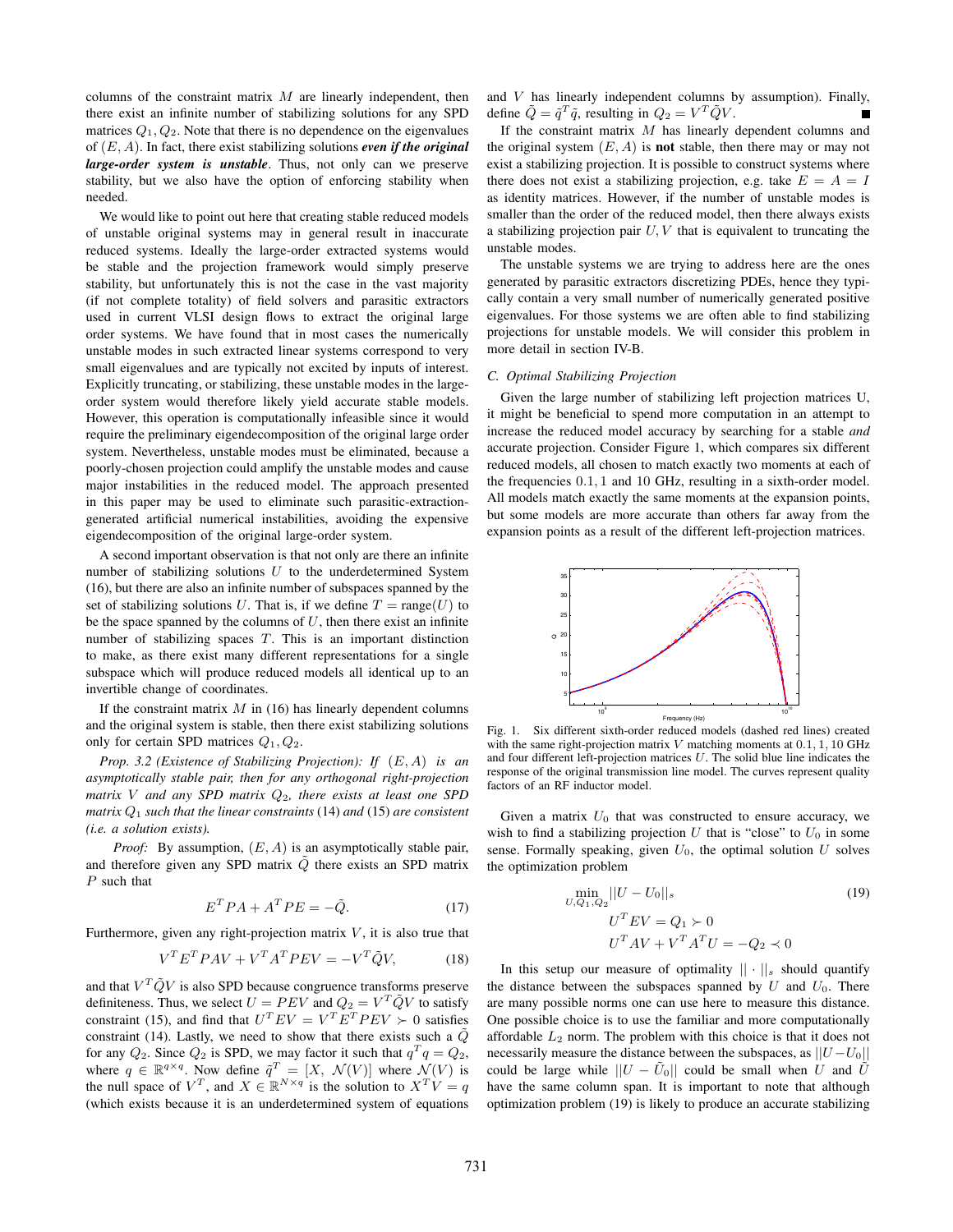projection, the optimization procedure is extremely expensive because the number of variables is order  $Nq$ , and the cost of LMI solutions is quadratic in the number of decision variables. An efficient suboptimal problem will be introduced in Section IV-C as an alternative approach.

#### *D. Extension to Passivity*

Until now we have only considered preserving (or creating) stability. In general, passivity is a more desirable system property, since besides implying stability it also guarantees the system will not produce energy.

If, as was done for stability, we consider the storage function  $\hat{L}(x, u) = z^T \hat{E} z$ , then the passivity condition for the reduced model becomes

$$
\hat{A} + \hat{A}^T = -Q_2 \prec 0
$$

$$
\hat{B} = \hat{C}
$$

provided  $\hat{E} \succ 0$ . Since  $\hat{B} \neq \hat{C}$  in general even if  $B = C$ , because  $\hat{B} = U^T B$  while  $\hat{C} = V^T C$ , we must enforce this as an additional constraint

$$
U^T E V = Q_1 \succ 0 \tag{20}
$$

$$
UTAV + VTATU = -Q2 \prec 0
$$
 (21)

$$
U^T B = V^T C. \tag{22}
$$

Thus, passivity is preserved by adding one additional linear constraint. In the remainder of the paper, in order to keep the explanation simple, we will refer only to stability and consider only the first two linear constraints; however, *it is always possible and a trivial extension to add the third linear constraint to ensure passivity when needed.*

#### IV. EFFICIENT COMPUTATION OF STABILIZING PROJECTIONS

## *A. Analytic Solutions for Independent Constraints*

Now that we know stabilizing solutions exist, we wish to efficiently compute such solutions  $U$ , where  $U$  satisifes

$$
U^{T}V_{e} = Q_{1} \succ 0, \qquad U^{T}V_{a} + V_{a}^{T}U = -Q_{2} \prec 0, \qquad (23)
$$

and we have defined  $V_e = EV$  and  $V_a = AV$ . It is possible to solve this system directly using Kronecker identities to transform the matrix equation into one large linear system, but this would be very expensive with a computational cost on the order of  $(Nq)^3$ , where  $N$  and  $q$  are the sizes of the large order and reduced order systems  $N$  and  $q$  are the sizes of the large-order and reduced-order systems respectively. Our goal is to eliminate dependence of the complexity on N.

As stated previously, we can transform the matrix equation into a linear system. Consider factoring the matrix  $V_a$  into two matrices  $Q_a$  and  $R_a$  such that  $V_a = Q_a R_a$ , where  $Q_a \in \mathbb{R}^{N \times q}$  and  $R_a \in \mathbb{R}^{q \times q}$ . One approach is to use a modified Graham Schmidt orthogonalization for  $Q_a$ . This is cheap computationally because only the first  $q$  orthogonal columns are needed. For the sake of consistency we may do the same for the other constraint, factoring  $V_e$  into  $Q_e$ and  $R_e$ . We now define a new pair of variables  $Y_a = U^T Q_a$  and  $Y_e = U^T Q_e$ . The result is the linear system

$$
[Q_e \ Q_a]^T U = [Y_e \ Y_a]^T
$$
 (24)

where  $Y_e, Y_a \in \mathbb{R}^{q \times q}$  are the solutions to the order q matrix equations

$$
R_e^T Y_e = Q_1, \qquad R_a^T Y_a + Y_a^T R_a = -Q_2,
$$

#### **Algorithm 1** Linear Constraint Transformation

- 1: Given matrices  $Q_1, Q_2 \succ 0$ , and  $E, A, V$
- 2: Define  $V_e = EV$ ,  $V_a = AV$ , and then factor into matrices  $Q_e, Q_a \in \mathbb{R}^{N \times q}, R_e, R_a \in \mathbb{R}^{q \times q}$  such that

$$
V_e = Q_e R_e \qquad V_a = Q_a R_a
$$

3: Solve order q matrix equations separately for  $Y_e$  and  $Y_a$ 

$$
Y_e^T R_e = Q_1 \qquad \qquad Y_a R_a + R_a^T Y_a = -Q_2
$$

4: Solve underdetermined linear system for U

$$
[Q_e \ Q_a]^T U = [Y_e \ Y_a]^T
$$

which can be solved in at worst  $O(q^3)$  operations. Note that since  $V_e$  and  $V_a$  are linearly independent, then  $Q_e$  and  $Q_a$  are linearly independent,  $[Q_e Q_a]^T$  has  $2q$  linearly independent columns, and thus<br>there always exists a solution to linear system (24). This procedure there always exists a solution to linear system (24). This procedure is summarized in Algorithm 1, and the resulting underdetermined system can be solved efficiently using any standard technique.

## *B. Efficient Solutions for Dependent Constraints*

The more interesting case is when the constraint matrix is either redundant or extremely ill-conditioned. In this case there only exist stabilizing solutions U for certain right-hand-sides  $Q_1, Q_2$ . This is a more difficult problem because we also must enforce the positivity constraints on  $Q_1, Q_2$ .

Since, from Proposition 3.2, we know there exist stabilizing solutions for any SPD matrices  $Q_1, Q_2$ , we may formulate the linear system as a feasibility problem

$$
\min_{U, Q_1, Q_2} 0
$$
\n
$$
U^T V_e = Q_1 \succ 0
$$
\n
$$
U^T V_a + V_a^T U = -Q_2 \prec 0.
$$
\n(25)

Here min 0 simply searches for a triplet  $(U, Q_1, Q_2)$  which satisfies all of the constraints. If desired, we may also fix  $Q_2$  and only vary the constraint  $Q_1$ , as this does not affect the existence of the solution (shown in Proposition 3.2). Feasibility problem (25) can be solved efficiently using an LMI solver. Note that for the feasibility problem we can leave the second constraint in matrix equation form.

As stated, the feasibility problem is still computationally  $N$ dependent because U has size  $N \times q$ . Since the system is underdetermined, we may fix  $N - 2q$  variables and solve instead a size  $2q$  square system. Consider partitioning U,  $V_a$ , and  $V_e$  such that  $U_q$ ,  $V_{aq}$ , and  $V_{eq}$  are the first  $2q$  rows of each respectively. Now the size  $N \times q$  system

$$
\begin{bmatrix} V_{eq}^T & V_{e2}^T \end{bmatrix} \begin{bmatrix} U_q \\ U_2 \end{bmatrix} = Q_1
$$

is equivalent to the size  $2q \times 2q$  system

$$
V_{eq}^T U_q = Q_1 - (V_{e2}^T U_2),
$$

where  $U_2$  is a predetermined size  $(N - 2q) \times q$  matrix. We may partition the remaining constraint in a similar manner, resulting in a pair of square size 2<sup>q</sup> constraints and a new feasibility problem

$$
U_{1}Q_{1} \rightharpoonup 0, Q_{2} \rightharpoonup 0
$$
\n
$$
U_{q}^{T}V_{eq} = Q_{1} - \Delta Q_{1}
$$
\n
$$
U_{q}^{T}V_{aq} + V_{aq}^{T}U_{q} = -Q_{2} - \Delta Q_{2}
$$
\n
$$
(26)
$$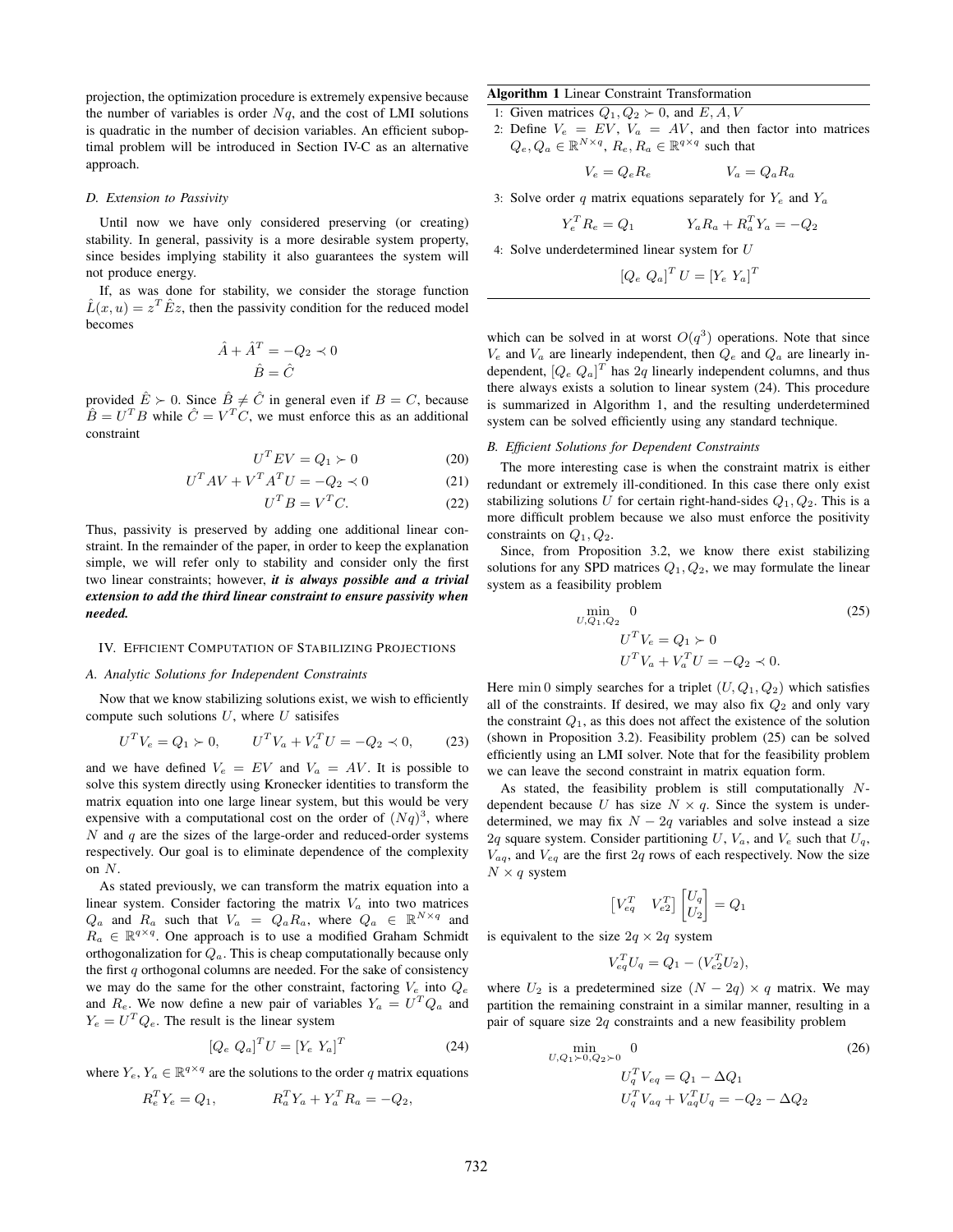where we have defined  $\Delta Q_1 = V_{e_2}^T U_2$  and  $\Delta Q_2 = (V_{a_2}^T U_2 + U_2^T V_{a_2})$ . This new problem has  $O(q^2)$  constraints and unknowns, resulting in a cost of  $O(q^4)$ . A feasible solution to the original resulting in a cost of  $O(q^4)$ . A feasible solution to the original problem can then be chosen as  $U = [U_q^T U_2^T]^T$ . Thus we may now problem can then be chosen as  $U = [U_q \ U_2]$ . Thus we may now<br>compute the stabilizing solution by solving an order-q LMI that has *no dependence on N*, the order of the original system.

There remains one important detail not to be overlooked. We are assuming that the new order  $2q$  system has a solution, but this is not necessarily true for all  $V_{aq}$ ,  $V_{eq}$ . For example, it is possible to choose  $2q$  rows from  $V_a$  and  $V_e$  such that  $V_{aq}$  and  $V_{eq}$  are all zeroes, resulting in no solution. However, by simply selecting the  $2q$  rows such that there are no zero rows in either truncated matrix, we have not found this to be a problem in practice. It is also possible to increase the number of rows in  $U_q$  to some number p such that  $2q < p < N$  if a stabilizing solution is not found when considering only  $2q$  rows.

#### *C. Efficient Suboptimal Solutions*

We finally consider the problem of efficient computation of optimal stabilizing projections. That is, we present a method for efficiently solving the optimization problem posed in Section III-C. One possible approach is to combine the ideas in Sections III-C and IV-B. Specifically, we will fix some of the elements of  $U$  and optimize over a smaller block of unknowns.

Consider defining  $U = U_0 + \Delta U$ , where  $U_0$  is a left-projection matrix chosen for accuracy and  $\Delta U$  is the matrix to be solved for. We define  $U_{\delta}$  as p rows of  $\Delta U$ , where  $2q \leq p \leq N$ , and set the remaining  $N - p$  rows to zero. Similarly, we define  $V_{ep}$  and  $V_{ap}$  as the same  $p$  rows of  $V_e$  and  $V_a$  respectively. Finally, defining the new terms  $\Delta Q_1$  and  $\Delta Q_2$  as

$$
\Delta Q_1 = V_e^T U_0 \qquad \Delta Q_2 = V_a^T U_0 + U_0^T V_a \qquad (27)
$$

yields the following modified constraints

$$
V_{ep}^T U_\delta = Q_1 - \Delta Q_1 \tag{28}
$$

$$
V_{ap}^{T}U_{\delta} + U_{\delta}^{T}V_{ap} = -Q_{2} - \Delta Q_{2}.
$$
 (29)

We may now attempt to solve the optimization problem  $U_{\delta}$  = argmin  $||U_{\delta}||$  over constraints (28), (29) and  $Q_1, Q_2 \succ 0$ . Note that if we consider the possibility that the original projection  $U_0$  does preserve stability, then we must change the constraints on  $Q_1, Q_2$ from SPD to SPSD, to allow for the possibility that  $U_{\delta} = 0$ . A sample procedure is presented in Algorithm 2.

What we are essentially doing here is searching for a minimal perturbation to the matrix  $U_0$ , which was constructed for accuracy, such that the resulting matrix  $U = U_0 + \Delta U$  is accurate and guarantees stability. The cost of this algorithm is  $p^2q^2$  due to the LMI solve. Thus if  $p = 2q$ , the total cost will be order  $q<sup>4</sup>$ . The larger p is, the more accurate the solution will be. If we allow p to be order  $\sqrt{N}$ , the total cost will be order  $Nq^2$ . Typically  $q^2 \ll N$ . We have found this approach to be particularly effective when considering unstable extracted models of RF components that should be stabilizable via a Galerkin projection ( $U_0 = V$ ).

# V. EXAMPLES

## *A. Implementation*

The proposed methods were tested on several linear system examples. All of the following results were generated using Algorithm 2, the LMIs were solved using SeDuMi [21] with YALMIP [22], and we have chosen  $U_0 = V$ , where V was constructed to match input moments.

When dealing with large  $q$ , it is possible to reduce the total number of decision variables in the LMI from  $6q^2$  to  $2q^2$  by fixing  $Q_2$  and

# **Algorithm 2** Efficient Suboptimal Stabilizing Projection

1: Given  $E, A, V, U_0$ , define

$$
V_e = EV,
$$
  
\n
$$
\Delta Q_1 = V_e^T U_0,
$$
  
\n
$$
V_a = AV,
$$
  
\n
$$
\Delta Q_2 = V_a^T U_0 + U_0^T V_a
$$

- 2: Select p nonzero rows from  $V_e$  and  $V_a$  and denote them  $V_{ep}$  and  $V_{ap}$  respectively
- 3: Solve the optimization problem for  $U_{\delta}$

$$
U_{\delta}, Q_1 > 0, Q_2 > 0
$$
  

$$
U_{\delta}^T V_{ep} = Q_1 - \Delta Q_1
$$
  

$$
U_{\delta}^T V_{ap} + V_{ap}^T U_{\delta} = -Q_2 - \Delta Q_2.
$$

4: Define  $U = U_0 + \Delta U$ , where  $\Delta U$  is zeroes except for the p rows corresponding to the rows of  $U_{\delta}$ 

solving for half of the unknowns analytically. That is possible because although the entire constraint system is linearly dependent, neither the matrix  $V_e$  nor the matrix  $V_a$  will have linearly dependent columns, provided the matrices E and A are nonsingular.

As a last note, we have found that due to the extreme illconditioning of the constraint system, one must normalize the constraints such that  $V_e$  and  $V_a$  are of the same order. This is equivalent to simply scaling the right hand side matrices  $Q_1, Q_2$ . This operation is allowed because the matrices would still be SPD.

# *B. Inductor Model*

The first examples considered are two-turn RF inductor models. The inductor models were created using a public domain electro-magneto-quasi-static (EMQS) mixed-potential integral equation solver [23], [24]. All of the selected extracted large order models are numerically *unstable*, despite modeling passive physical systems.

As a result of instability, the traditional Galerkin projection  $U =$ V is not guaranteed to create a stable model. Results from several different inductor models and stable reduced models generated using Algorithm 2 are plotted in Figure 2. All reduced models have order  $q = 8$ , and were each constructed in under 2 seconds. The original large order systems all have order  $N = 647$  and are all unstable.



Fig. 2. Quality factor of two-turn inductor models corresponding to various wire width and wire separation parameter values. The original models (blue solid lines) are unstable and all have order  $N = 647$ , while the reduced models (red plusses) are stable and all have order  $q = 8$ .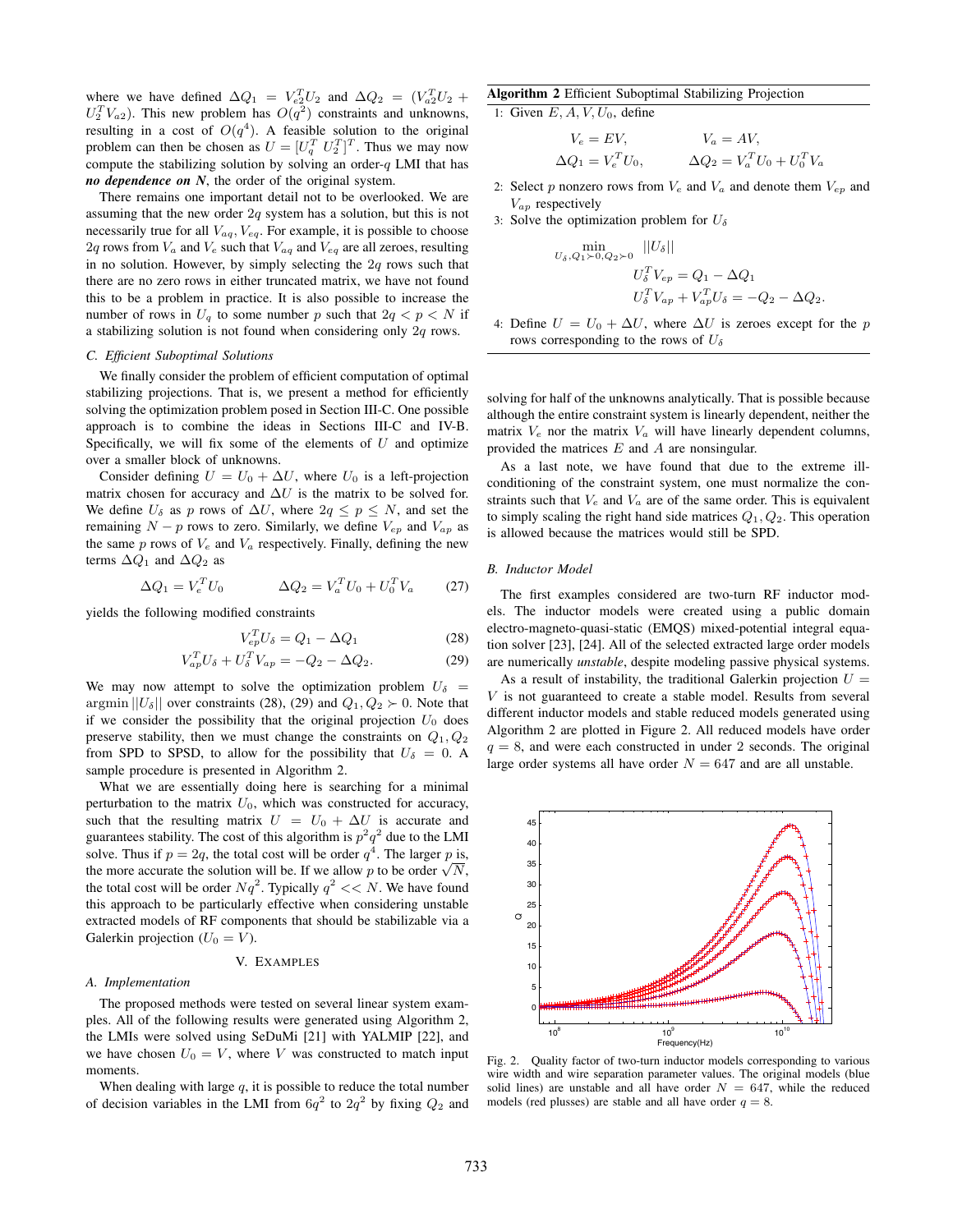For these inductor models we cannot compare the computational time required to compute the stabilizing projection to other similar methods, because to our knowledge no other available method is guaranteed to create a stabilizing left-projection matrix  $U$  for unstable systems when given a right-projection matrix  $V$ . However, it is possible to first stabilize the large-order model, e.g. truncate the unstable modes in the large model via eigendecomposition, and then compute a stabilizing left-projection matrix corresponding to the given right-projection matrix  $V$ . Doing so by solving a Lyapunov equation for the large model was 10 times slower than our proposed method for this example, and this does not include the time required to stabilize the large-order model via eigendecomposition. When factoring in the cost of the eigendecomposition, our proposed method is 15 times faster.

# *C. Power Grid*

The second example is a  $3 \times 3$  power grid in free space. The grid consists of copper wires with width  $2\mu m$  and thickness  $2\mu m$ , and resulted in an order  $N = 1566$  unstable model, created using the same EMQS solver . Using Algorithm 2 we were able to create an order  $q = 10$  stable reduced model by constructing V to match moments and selecting  $U_0 = V$ . For this example the Galerkin projection  $U = V$  resulted in an unstable model. Figure 3 plots the real part of the impedance of the original system, the stabilized reduced model, and an unstable reduced model created using a Galerkin projection.



Fig. 3. Real part of the impedance for a  $3 \times 3$  power grid. The original model (solid blue line) is unstable and has order  $N = 1566$ . An unstable reduced model created through Galerkin projection (green crosses) of order  $q = 10$  is comparable in accuracy to a stable reduced model (red circles) of order  $q = 10$  created by our proposed method.

As a reminder we would like to point out that although the frequency-domain results of the unstable reduced models in Figure 3 look nice, it is possible that certain inputs, or simply numerical noise in the simulator, could excite the unstable modes in the model resulting in unphysical behavior. For instance a non-zero initial condition could cause the solution to explode, which cannot happen for a passive system such as a power grid.

# *D. Linearized Systems*

The final example considered is a nonlinear Microelectromechanical System (MEMS) switch [25]. The need to efficiently construct stabilizing projections for indefinite linearized models arises in smallsignal analysis of analog circuits, and when using nonlinear projection

functions to create stable nonlinear reduced models of nonlinear systems [7]. The nonlinear model is obtained from the discretization of a pair of nonlinear PDEs, and the linear model is obtained by linearizing at the equilibrium state. For this system the matrices are neither symmetric nor definite. The original model has order  $N = 1680$ , and we were able to create an accurate stable reduced model with order  $q = 12$ .



Fig. 4. Real and imaginary transfer function parts of a linearized model of a nonlinear MEMS device. The original stable model (solid blue line) has order  $N = 1680$ , while the reduced stable model (red crosses) has order  $q = 12$ . A Galerkin projection on this indefinite system does not preserve stability.

For this example a Galerkin projection does not preserve stability, and constructing a stability-preserving projection by solving a Lyapunov equation for the full system was 10 times slower than our proposed algorithm.

# VI. CONCLUSION

In this work we have presented a new technique for efficiently generating stable reduced models from indefinite or unstable systems. This was achieved by formulating a system of linear matrix inequalities whose solution is a stabilizing projection matrix. Typically we have chosen the right-projection matrix to guarantee accuracy by matching moments, and solved for a left-projection matrix which ensures stability, enabling the proposed algorithms to integrate smoothly with an existing moment-matching framework. With the addition of one extra linear constraint the proposed method can also guarantee passivity. Additionally, we have proposed in Algorithm 2 a method for generating stabilizing projection matrices with a computational complexity dependent only on the order of the reduced-order system, and completely independent of the size of the original large-order system. Our proposed method has also been shown to generate stable reduced models reliably from unstable models that describe stable physical systems, and creates reduced models that are as accurate as models created with traditional projection approaches such as Galerkin projection.

#### **REFERENCES**

[1] Eric Grimme. *Krylov Projection Methods for Model Reduction*. PhD thesis, Coordinated-Science Laboratory, University of Illinois at Urbana-Champaign, Urbana-Champaign, IL, 1997.